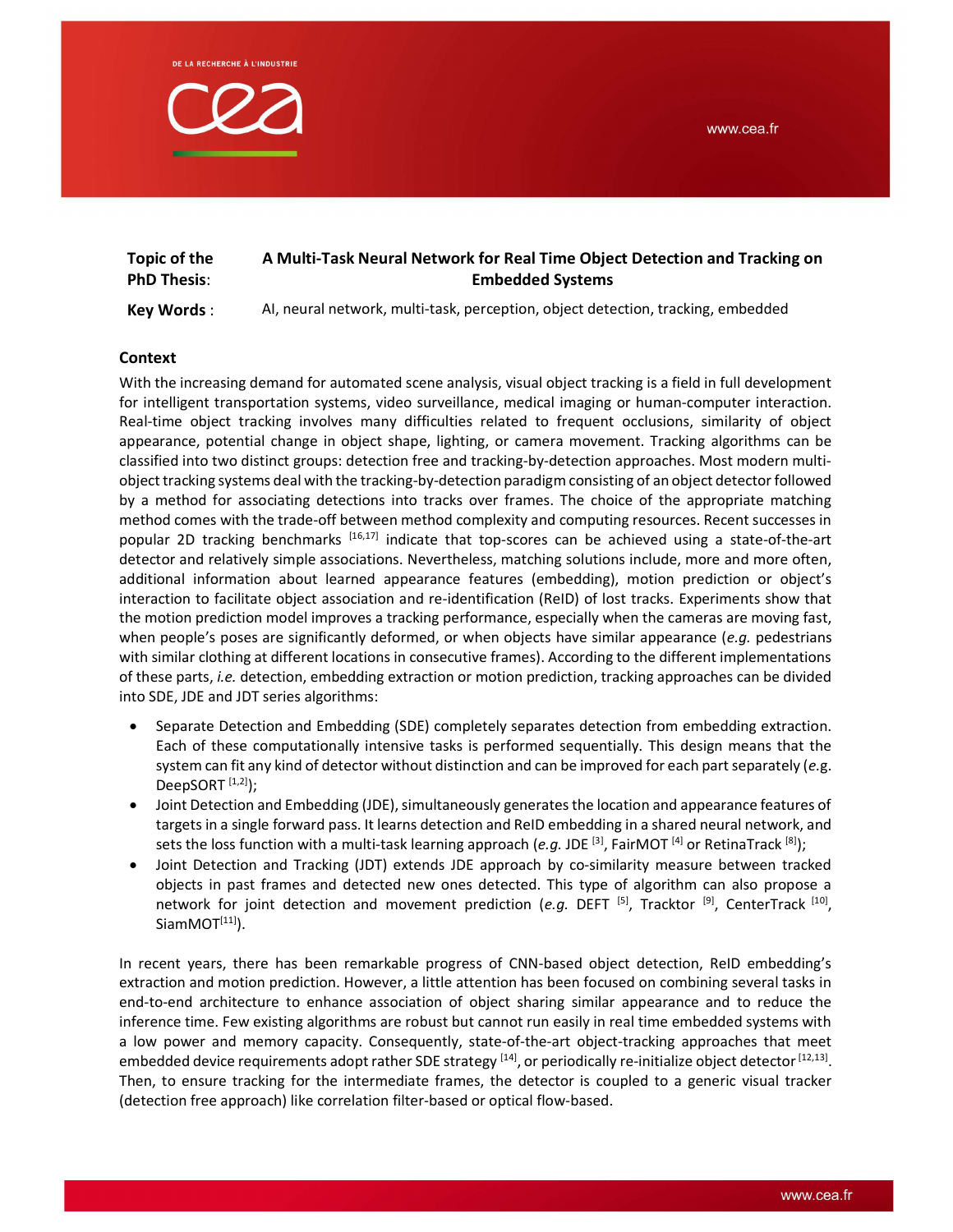# Summary of the Thesis Topic

The LIAE lab at CEA has a strong expertise in hardware integration and software co-design that allows achieving the best HW/SW adequation for the targeted application and constrained resources. Several works are currently in progress in the laboratory to develop tools for the optimization and integration of neural networks (i.e. 8bits quantization, network pruning…), and thus to deliver hardware-efficient DNNs for embedded architecture.

This thesis work aims to exploring multi-task networks for JDE/JDT algorithms and their ability to be integrated within constraints of embedded architecture. We are looking for a fast and efficient multi-class multi-object tracking relying on a lightweight detection network that is unified with a subnetwork extracting instance-level embedding or/and motion prediction. Thus, the PhD candidate's exploration should allow the selection and implementation of an optimal multi-task CNN architecture that jointly solves object detection and tracking. The proposed tracker must meet requirements of embedded systems with limited power consumption and memory footprint but also cope with challenging tracking conditions - both the camera and the target(s) are moving.

Starting with the JDE framework, the very first research work, in the context of this thesis, may consist in exploiting the representational power of the intermediate feature maps of the object detector backbone to extract embedding. Next, the use of a more lightweight state-of-the-art object detector (e.g. FRDet  $[6]$ , Mini-YOLOv3<sup>[7]</sup>, SkyNet<sup>[15]</sup> or our own object detector...) with an additional embedding/motion prediction layer is expected. Since, the LIAE laboratory is developing mobile robotic platforms and holds a fully automated electric vehicle for autonomous driving; the work performed during this thesis will be used to feed the embedded perception bricks of such systems. It will be also presented at international conferences and scientific journals. Certain results may be patented.

## About the CEA and LIST

The CEA (French Commission for Atomic and Renewable Energy) is a public research institute. It plays an important role in the research, development and innovation community. The CEA has four missions: security and defense, nuclear energy (fission and fusion), technology research for industry and fundamental research. With 16 000 employees, including technicians, engineers, researchers and support personnel, the CEA is involved in numerous research projects in collaboration with both academic and industrial partners.

In the section of the CEA focused on technology research for industry, the LIST institute is focused on intelligent digital systems. This institute has a culture of innovation and has as a mission to transfer these technologies to industrial partners. The DSCIN department specializes in complex digital and embedded systems for Artificical Intelligence (AI), High-Performance Computing (HPC) and Cyber security applications.

The focus of the LIAE laboratory is embedded Artificial Intelligence, perception combined with multimodal sensors (including vision sensors). The lab is located in the Paris region (Palaiseau).

The academic registration, the candidate will be affiliated with the Doctoral School InfoMaths (ED 512) at the Lyon university. The PhD student will be attached to the LIRIS team of Ecole Centrale de Lyon.

| Supervisor:     | Martyna POREBA                                          | Email: martyna.poreba(at)cea.fr                            |
|-----------------|---------------------------------------------------------|------------------------------------------------------------|
|                 | Michal SZCZEPANSKI                                      | michal.szczepanski(at)cea.fr                               |
| Directory       | Liming CHEN                                             | École centrale de Lyon (ECL)                               |
|                 |                                                         | Email: liming.chen(at)ec-lyon.fr                           |
| Qualifications: | Master degree in informatics or electronics             |                                                            |
|                 | Programming skills in Python, C/C++                     |                                                            |
|                 |                                                         | Familiarity with AI lib (tensorflow or pytorch) and OpenCV |
|                 | Basic experience with Linux environment, Cmake, and Git |                                                            |

#### **Contacts**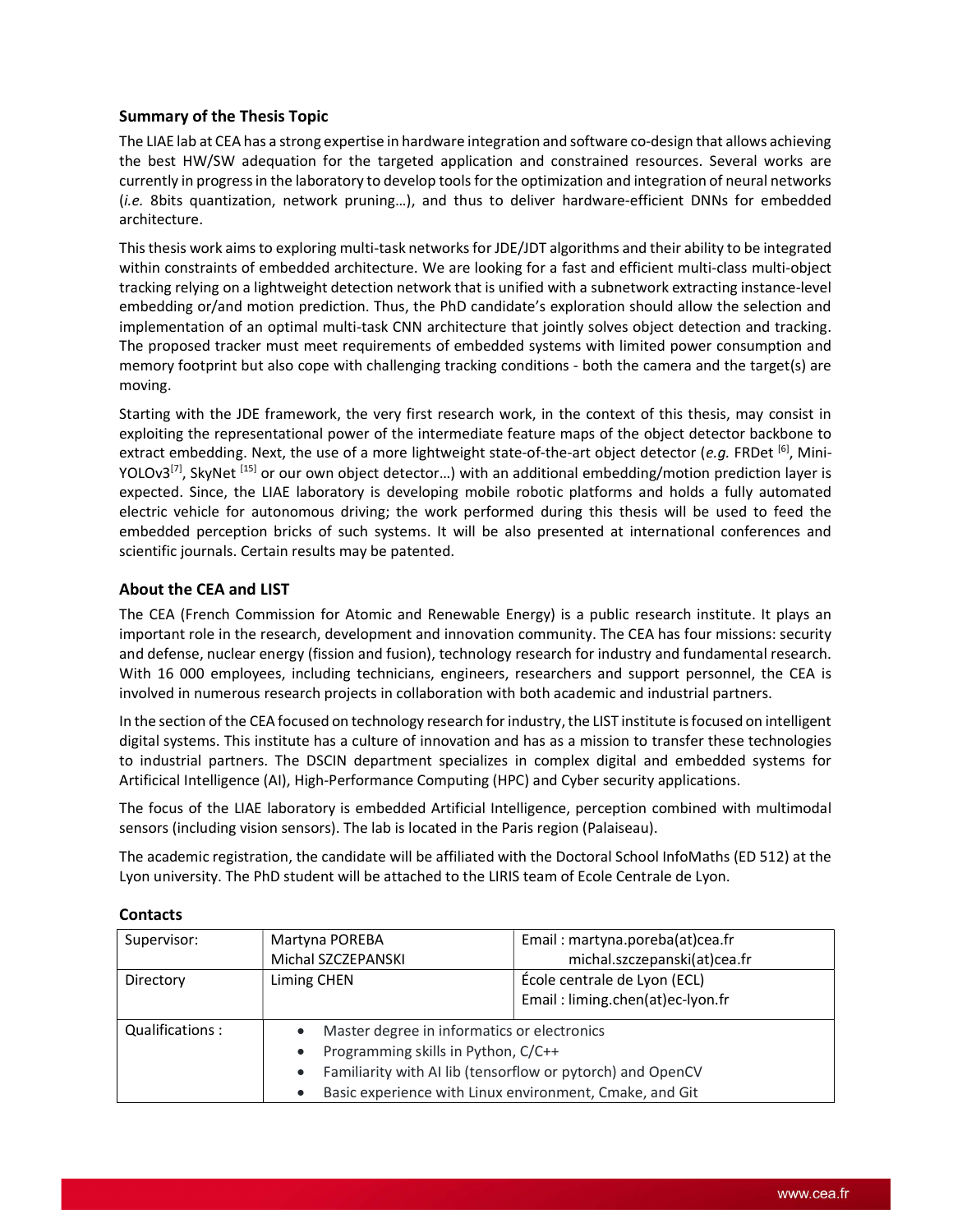|                     | Former experience on using computer vision, deep learning for embedded devices will<br>be appreciable.                                                                                                                                                          |  |
|---------------------|-----------------------------------------------------------------------------------------------------------------------------------------------------------------------------------------------------------------------------------------------------------------|--|
| To Apply:           | Please send your application to Martyna POREBA including:<br>- A detailed CV<br>- A cover letter<br>- Marks and ranking for the three previous academic years<br>- Contact information for two references                                                       |  |
| Contact:            | Martyna POREBA<br>CEA DRT/DSCIN/LIAE<br>Institut Carnot CEA List - CEA Saclay - Nano-INNOV<br>Bat 862 - PC 172 F91191 Gif-Sur-Yvette Cedex<br>Téléphone: +33 1 69 08 00 42<br>Email: martyna.poreba(at)cea.fr<br>More information on : http://www-instn.cea.fr/ |  |
| Start and End Dates | Octobre 2022 – Octobre 2025                                                                                                                                                                                                                                     |  |

# References :

[1] Wojke, N., Bewley, A., Paulus, D. (2017). Simple Online and Realtime Tracking with a Deep Association Metric. 2017 IEEE International Conference on Image Processing (ICIP), pp. 3645—3649.

[2] Wojke, N., Bewley, A. (2018). Deep Cosine Metric Learning for Person Re-identification. 2018 IEEE Winter Conference on Applications of Computer Vision (WACV), pp. 748-756.

[3] Wang, Z., Zheng, L., Liu, Y., Li, Y., Wang, S. (2020). Towards Real-Time Multi-Object Tracking. In: Vedaldi A., Bischof H., Brox T., Frahm JM. (eds) Computer Vision – ECCV 2020. Lecture Notes in Computer Science, vol. 12356. Springer, Cham.

[4] Zhang, Y., Wang, Ch., Wang X., Zeng W., Liu, W. (2020). FairMOT: On the Fairness of Detection and Re-Identification in Multiple Object Tracking. arXiv preprint: Computer Vision and Pattern Recognition.

[5] Chaabane, M., Zhang, P., Beveridge, R., O'Hara, S. (2021). DEFT: Detection Embeddings for Tracking. arXiv preprint arXiv:2102.02267

[6] Oh, S. T., You J-H., Kim Y-K. (2020). FRDet: Balanced and Lightweight Object Detector based on Fire-Residual. CoRR, preprint arXiv; 2011.08061.

[7] Mao, Q-Ch, Sun,H-M., Liu, Y-B.,Jia, R. (2019). Mini-YOLOv3: Real-Time Object Detector for Embedded Applications. IEEE Access, vol. 7, pp. 133529-133538.

[8] Lu, Z., Rathod, V., Votel, R., Huang, J. (2020). RetinaTrack: Online Single Stage Joint Detection and Tracking.2020 IEEE/CVF Conference on Computer Vision and Pattern Recognition (CVPR), pp. 14656-14666.

[9] Bergmann, Ph., Meinhardt, T., Leal-Taixe. L. (2019). Tracking without bells and whistles. In Proceedings of the IEEE International Conference on Computer Vision (ICCV).

[10] Zhou, X., Wang, D., Krahenbuhl Ph. (2020). Tracking Objects as Points ECCV, 2020

[11] Shuai, B., Berneshawi, A., Li, X., Modolo, D., Tighe, J. (2021). SiamMOT: Siamese Multi-Object Tracking. CVPR 2021.

[12] Yang, Y. (2020). FastMOT: High-Performance Multiple Object Tracking Based on YOLO, Deep SORT, and Optical Flow, Software v1.0.0,